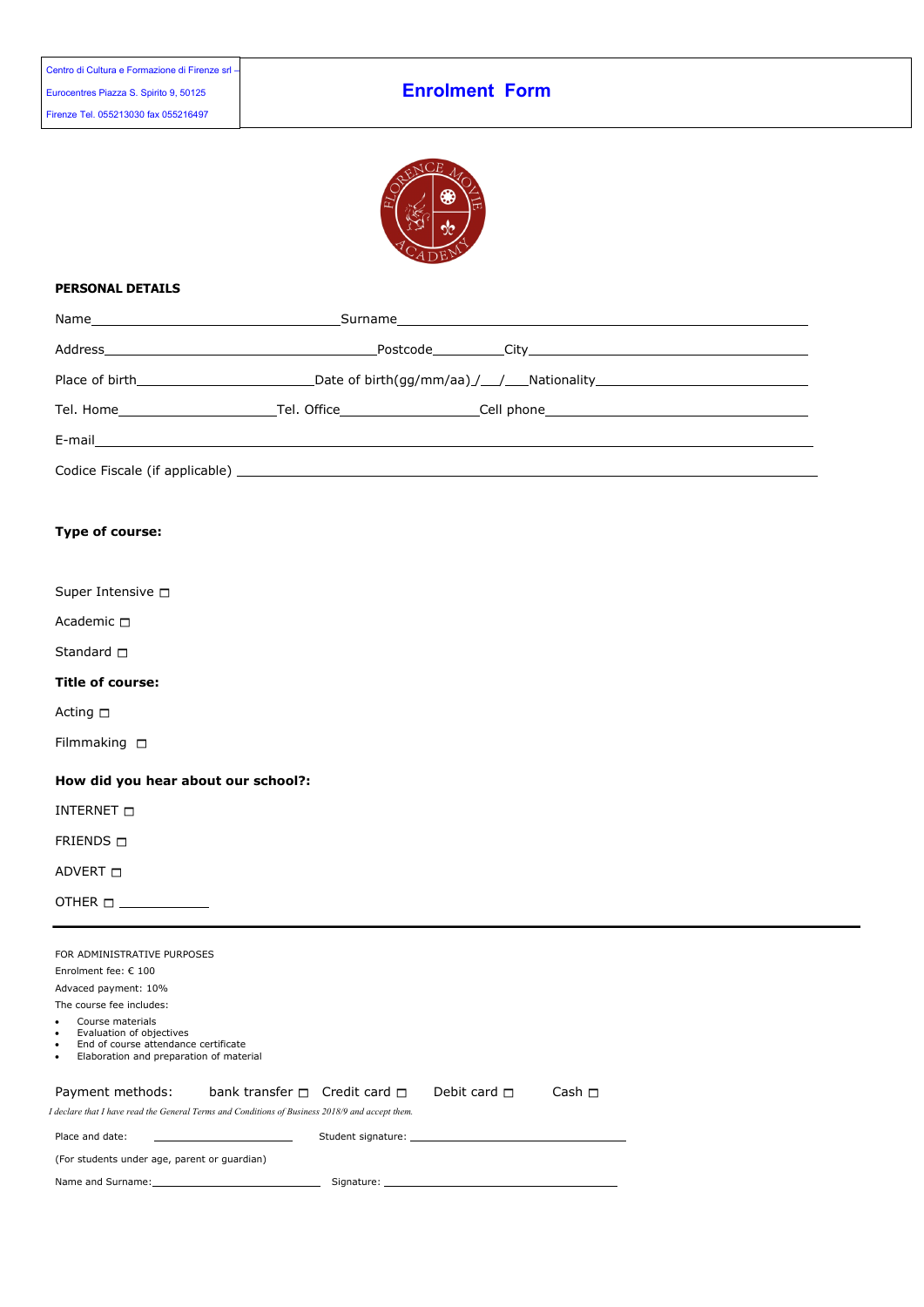Centro di Cultura e Formazione di Firenze srl –

Eurocentres Piazza S. Spirito 9, 50125

Firenze Tel. 055213030 fax 055216497

## **Enrolment Form**

*According to the provisions of Italian law n. 196 of 30th June 2003, I declare to have read the information concerning data privacy and I give my consent for the handling of the personal information supplied (Art.19 General Terms and Conditions). The provision of data is optional but is necessary for the supply of the requested service. The individual can exert their rights as set out in article 7 of Italian law N. 196/2003.*

#### **GENERAL TERMS AND CONDITIONS OF BUSINESS 2020/2021**

#### **Clause 1 Enrolment**

On confirmation of the registration by FMA Florence Movie Academy, the contract between FMA and the course participant shall be deemed to have been concluded, and the registration shall be binding.

#### **Clause 2 Information provided on registration**

The contracting party hereby expressly confirms that the information provided at the time of registration for the language course shall correspond to the truth, and accepts that he or she may be expelled forthwith from the language course at any time should said information prove to be a misrepresentation . In such an event the course fees paid shall not be refunded in any way.

#### **Art. 3 Payment terms**

Course payment must be made in a maximum of 2 installments before the course start date. Should the contracting party wish to increase the number of installments to a maximum of 4, the contracting party is required to pay between 5% and 10% of the sum in order to cover administrative fees. The payment is to be considered complete once the corresponding fees have been transferred to the FMA bank account.

#### **Clause 4 Delay in payment**

Should payment not be effected by the aforementioned date, the contracting party shall be deemed to be in default. In such an event FMA shall not be obliged to admit the course participant to the course. The existence of a claim on the part of FMA shall remain unaffected by the above.

#### **Clause 5 Proof of payment**

At the start of the course the course participant shall provide proof of payment of the enrolment fee and of the other course fees paid. Should the course participant be unable to provide such proof, he or she shall not be admitted to the classes. In such an event FMA's claims shall remain unaffected.

#### **Clause 6 Enrolment fee**

A non-reimbursable enrolment fee of Eur 100 (valid 12 months) shall be charged for all arrangements and must be paid on enrolment. The enrolment fee is to be renewed for courses that or 2 or 3 years in length and should be paid when enrolling for the following year of the course.

#### **Clause 7 Obligations of the course participant**

The course participant shall be responsible for choosing the course that corresponds to his or her abilities. The course participant undertakes to attend the course personally, to arrive punctually and to take part in lessons. Should the irregular attendance or other behaviour of the participant lead to a disturbance of the course for other participants, FMA reserves the right to exclude the participant from the course. In such an event the course fees paid shall not be refunded in any way.

#### **Clause 8 Withdrawal prior to the start of the course**

The contracting party may send written notification of withdrawal prior to the start of the course, without any statement of reasons. If such written notification is received by FMA 14 days before commencement of the course, all payments already made to FMA in connection with the present contract shall be refunded to the contracting party, with the exception of the enrolment fee. If written notification is received by FMA less than 14 days before the commencement of the course all payments already made to FMA in connection with the present contract will not be refunded.

#### **Clause 9 No-show or withdrawal from the language course**

Should the course participant fail to show up for the language course and / or additional courses, or withdraw from the course/courses, he or she shall not be entitled to claim any reimbursement of payments already made and will be required to settle any outstanding payments.

#### **Clause 10 Complaints and liability**

The course participant shall make complaints without delay to the local school secretariat or to the director of the school. FMA excludes liability for loss due to illness, accident or injury, except in the case of intentional or gross negligence by FMA.

#### **Clause 11 Audiovisual material**

All course participants consent to the use of photographs and video material by FMA. The video and photographic material is exclusive to FMA and will be used exclusively on its social network sites: Facebook , Instagram, websites and similar.

#### **Clause 12 Minimum number of students**

Should the minimum number of 5 students not be reached, FMA will inform the participant at least 2 weeks before the start of the course. In the event that FMA should cancel the course the course fees including the enrolment fee will berefunded.

#### **Clause 13 Changes to prices, dates or programmes**

Provided that no confirmation of registration has been issued, FMA shall have the right at any time to change the dates and prices published in the course schedule, on the Internet or elsewhere. On conclusion of the contract, FMA may amend the published programme of services, provided such amendments are unavoidable and negligible, are made in good faith and do not affect the overall style of the course. If material changes are made to key services, the contracting party shall have the right to withdraw from the contract or to request to join an equivalent course, where FMA is able to offer him or her such a course. FMA shall immediately notify the contracting party of any such amendment. The contracting party must exercise his or her rights within 10 days of receipt of such notification from FMA to request a refund of the course fees already paid or to confirm their participation in an alternative course (in this case a new contract must besigned).